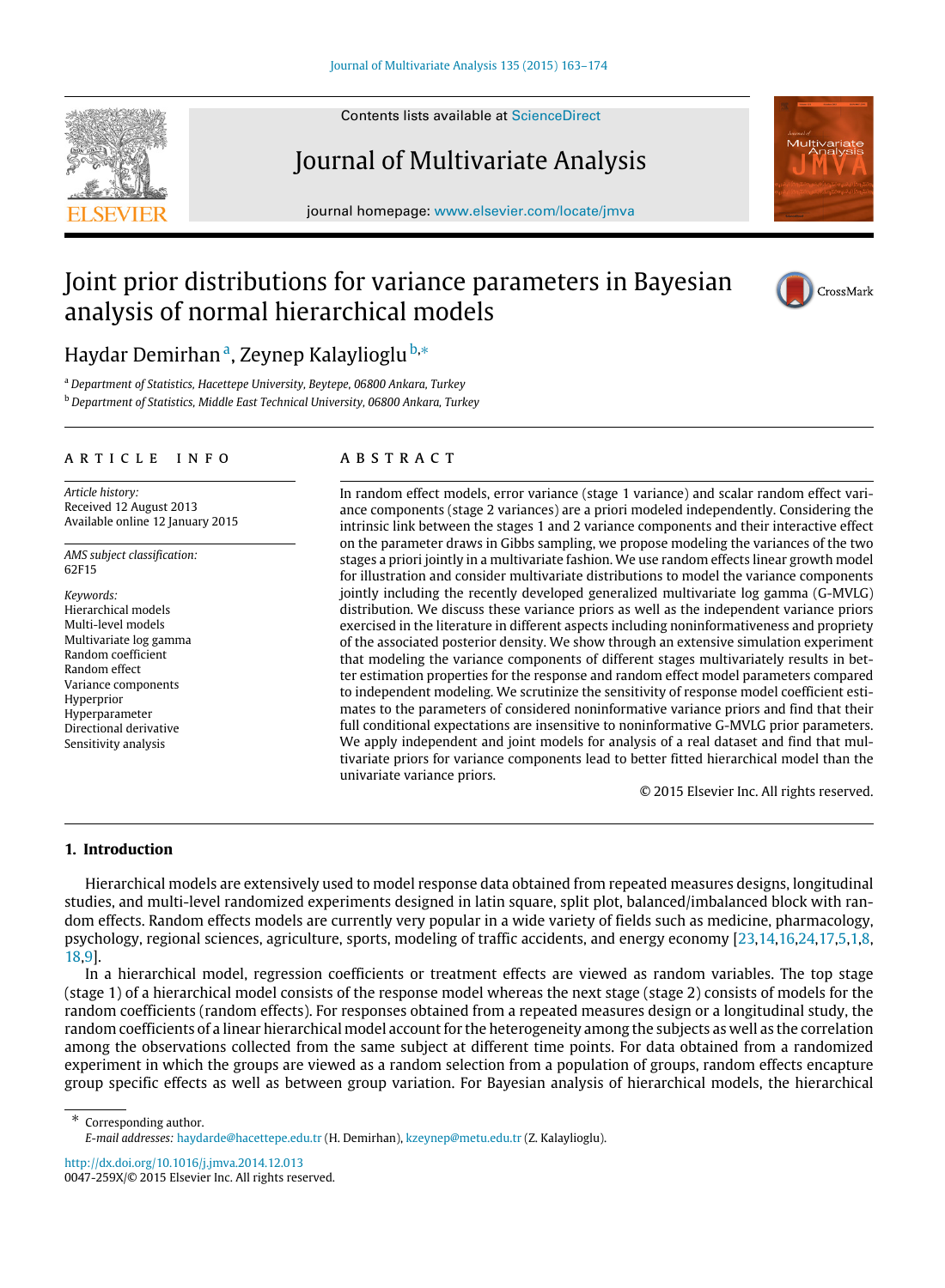structure is enlarged to include yet another stage at which the variances of the random coefficients (random effects) are given prior distributions. This stage is the focus of the current article.

As there is usually and unsurprisingly no sufficient prior knowledge regarding what could be the variance of the random coefficient, the user prefers noninformative hyperpriors and let the likelihood dominate the inference on the stage 2 variances. Therefore of interest are the diffuse priors and researchers in the area have been in quest for what could be regarded as default hyperprior for the stage 2 variance parameters or a one to one transformation of them. Of all the diffuse priors considered in the literature, gamma distribution with small shape and scale parameters (denoted thereof by  $Ga(\epsilon, \epsilon)$ ) has been the most commonly used default prior for the inverse of stage 2 variance parameter (an equivalent representation being *In*v − *Ga*(ϵ, ϵ) for stage 2 variance) owing its common use to its conjugacy to Normality and resulting computational benefits in softwares such as BUGS that perform Gibbs sampling for posterior inference. A dangerous but often overlooked characterization of diffuse hyperprior distributions based on gamma distribution is that it may result in near or complete improper posteriors. For instance, Natarajan and McCulloch [\[21\]](#page-11-10) discuss diffuse inverted gamma priors in probit-Normal hierarchical models resulting in improper posterior distributions and inaccurate posterior estimates. Motivated for developing proper hyperprior, Natarajan and Kass [\[20\]](#page-11-11) proposed for generalized linear mixed models an approximate uniform shrinkage and Jeffreys priors for the unstructured second stage variance matrix and showed that their priors lead to proper posteriors and have better frequentist properties relative to inverse-gamma and Wishart hyperpriors.

More recently Lambert et al. [\[15\]](#page-11-12) compare effects of 13 different prior settings induced on stage 2 scale parameters of a random effects hierarchical model via a simulation study using WinBUGS. They consider various gamma, Pareto and logistic distributions as prior for stage 2 precision, various uniform distributions as prior for stage 2 variance, its square root and natural logarithm, and various half-normal distributions as prior for square root of stage 2 variance. Not a particular prior setting is identified as best in all scenarios and they note that uniform prior is not a good alternative if a vague prior is intended for stage 2 variance.

Browne and Draper [\[4\]](#page-11-13) for Bayesian analysis of mixed linear and random effects logistic regression models consider *Inv* − *Ga*( $\epsilon$ ,  $\epsilon$ ) and uniform prior on (0, 1/ $\epsilon$ ) for the stage 2 variance. Their simulation study demonstrates that Bayesian interval inference with these priors face undercoverage problems in mixed linear models when the number of level 2 units of the experimental design is small. Gelman [\[11\]](#page-11-14) considers traditional *In*v−*Ga*(ϵ, ϵ) and Uniform(0,A) hyperpriors and constructs a folded-noncentral-t family of priors as hyperpriors for variance parameters in hierarchical models. Unlike Lambert et al. [\[15\]](#page-11-12), Gelman [\[11\]](#page-11-14) suggests the use of uniform prior for a noninformative prior setting. He recommends half-Cauchy (denoted thereof by *HC*(0, 1)) distribution, which is included in folded-noncentral-t family, as weakly informative prior for stage 2 standard deviation and advises not to use the inverse-gamma setting. Of these prior distributions, as indicated in the article lim<sub>*A*→∞</sub> Uniform(0,A) yields proper posterior whereas lim<sub> $\epsilon\rightarrow 0$ </sub> Ga( $\epsilon, \epsilon$ ) does not and the posterior inference is sensitive to the choice of  $\epsilon$ .

Polson and Scott [\[22\]](#page-11-15) propose to induce half-Cauchy distribution on stage 2 standard deviation and obtained invertedbeta priors for stage 2 variance which ultimately led to the class of hypergeometric inverted-beta distributions resulting in a generalization of the half-Cauchy prior. They qualify the half-Cauchy prior as a sensible default prior for scale parameters in hierarchical models.

One should note, however, that there are two main aspects with these priors that need attention. First, with these priors, variance components of different stages are a priori modeled independently although they are linked as they are the components of the total variation in a response. Second, as presented in Section [3.2,](#page-6-0) the drawback of these prior structures is that the posterior inference on the response model coefficients in a hierarchical model is highly sensitive to the choice of the parameters of these prior distributions. In this article we a priori model the variance components of different stages jointly by specifying a multivariate prior distribution. Desirable properties of such a joint variance prior density are 1. noninformative, 2. leads to proper posteriors, and 3. change in the parameters of the variance priors do not effect the posterior inference on response model coefficients.

For joint prior modeling, we stack stage 1 and stage 2 variances and induce a multivariate hyperprior distribution. We consider multivariate normal, multivariate skew normal, and generalized multivariate log-gamma distribution as the multivariate hyperprior distribution on natural logarithms of the variance components and investigate their properties based on our prototype hierarchical model.

The rest of the article is organized as follows. In Section [2,](#page-1-0) we discuss certain modeling aspects concerning the variance components including the informativeness issue, present the proposed joint variance prior setting, and discuss its propriety. Section [3](#page-4-0) presents an extensive simulation study in which we investigate and compare sensitivity of the posterior estimators of the proposed joint prior to those in the literature where variances of different stages are a priori modeled independently. In this section, the notion of noninformativeness for a multivariate prior density is furnished and subspace of variance hyperparameters to which the posterior inference is rather insensitive is sought through the directional derivative concept. A data application is presented in Section [4.](#page-7-0) Finally a discussion on the evaluation of the results and generalization of the proposed approach for further modeling extensions is given in Section [5.](#page-9-0)

#### <span id="page-1-0"></span>**2. Modeling the variance components**

We will consider the basic random coefficient model given in [\(1\).](#page-2-0) Such basic models are also considered in Bayesian literature to study variance components in normal hierarchical models [\[11,](#page-11-14)[22\]](#page-11-15). The model is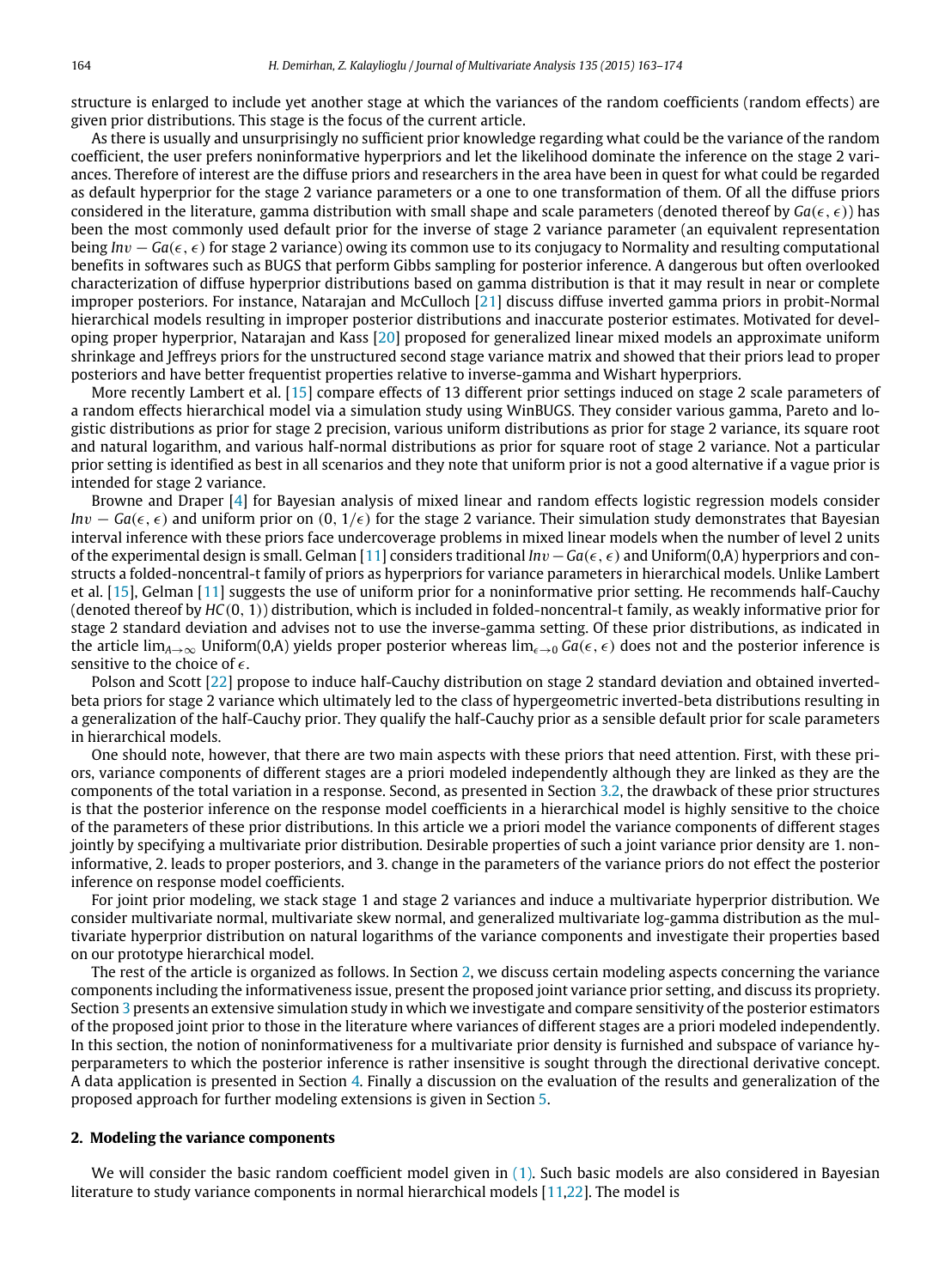<span id="page-2-0"></span>
$$
Y_{ij} = \alpha_i + \beta_i (x_j - \bar{x}) + e_{ij},
$$
  
\n
$$
\alpha_i \sim N(\alpha_c, \tau_\alpha),
$$
  
\n
$$
\beta_i \sim N(\beta_c, \tau_\beta),
$$
\n(1)

and  $e_{ij}$ 's are iid  $N(0, \tau_c)$  for  $i = 1, ..., n, j = 1, ..., J$ . Additional set of assumptions is  $Cov(e_{ij}, \alpha_k) = 0$ ,  $Cov(e_{ij}, \beta_k) = 0$ , and  $Cov(\alpha_i, \beta_i) = 0$  for all *i*, *j*, and *k*. This model is basically a random effects linear growth model, an important class of hierarchical models. Here, the variance components  $\tau_c$  and  $(\tau_\alpha,\tau_\beta)^T$  constitute stage 1 and stage 2 variances, respectively. Although this is a simple response model, it is not a problem as our focus is on the variance priors. This response model is only used to illustrate our approach for variance prior modeling. The proposed approach is independent of how the response is modeled and therefore can easily be adopted for more complex response model extensions.

In this section, we present the traditional univariate and proposed multivariate priors for the variance components using the prototype model described in Section [1.](#page-0-3) The Bayesian hierarchical configuration of model (1) is as follows:

$$
Y_{ij}|\boldsymbol{\alpha}, \boldsymbol{\beta}, \boldsymbol{x}, \boldsymbol{\tau} \stackrel{ind}{\sim} N(\alpha_i + \beta_i(x_j - \bar{x}), \tau_c),
$$
  
\n
$$
\alpha_i \sim N(\alpha_c, \tau_{\alpha}), \beta_i \sim N(\beta_c, \tau_{\beta}),
$$
  
\n
$$
\alpha_c \sim N(\mu_{\alpha}, \varpi_{\alpha}^2), \beta_c \sim N(\mu_{\beta}, \varpi_{\beta}^2),
$$
  
\n
$$
\tau_c \sim F_c(\cdot),
$$
  
\n
$$
\tau_{\alpha} \sim F_{\alpha}(\cdot), \tau_{\beta} \sim F_{\beta}(\cdot),
$$
\n(2)

where  $\tau=(\tau_\alpha,\tau_\beta,\tau_c)^T$ ,  $F_c(\cdot)$ ,  $F_\alpha(\cdot)$  and  $F_\beta(\cdot)$  are used to denote the prior distributions of variance components. The last two lines of this model are the focus of this article. Below Θ symbolizes the vector of all the parameters in the resulting Bayesian hierarchical models. Also if e.g.  $\theta$  is a symbol for a parameter in  $\Theta$ , then  $\Theta_{-\theta}$  refers to all the parameters in  $\Theta$ excluding the  $\theta$  itself.

#### *2.1. Traditional variance priors*

*Inverse-gamma model:* The most practical approach for modeling the variance parameters has been to induce inverse-gamma (IG) priors on  $\tau_{\alpha}$ ,  $\tau_{\beta}$  and  $\tau_{c}$  as in the following:

$$
\tau_c \sim IG(\xi_c, \eta_c),
$$
  
\n
$$
\tau_{\alpha} \sim IG(\xi_{\alpha}, \eta_{\alpha}), \tau_{\beta} \sim IG(\xi_{\beta}, \eta_{\beta}).
$$
\n(3)

We call this prior setting IG model throughout the article. Under the IG model, the full conditional posterior distributions of the parameters are as follows:

<span id="page-2-1"></span>
$$
\tau_{c}|\Theta_{-\tau_{c}}, \mathbf{y} \sim IG(\xi_{c} + 0.5n], \eta_{c} + 0.5S_{4}),
$$
\n
$$
\tau_{\alpha}|\Theta_{-\tau_{\alpha}}, \mathbf{y} \sim IG(\xi_{\alpha} + 0.5n, \eta_{\alpha} + 0.5S_{\alpha}),
$$
\n
$$
\tau_{\beta}|\Theta_{-\tau_{\beta}}, \mathbf{y} \sim IG(\xi_{\beta} + 0.5n, \eta_{\beta} + 0.5S_{\beta}),
$$
\n
$$
\alpha_{c}|\Theta_{-\alpha_{c}}, \mathbf{y} \sim N\left[\left(\frac{\mu_{\alpha}}{\sigma_{\alpha}^{2}} + \frac{\sum \alpha_{i}}{\tau_{\alpha}}\right)\left(\frac{1}{\sigma_{\alpha}^{2}} + \frac{n}{\tau_{\alpha}}\right)^{-1}, \left(\frac{1}{\sigma_{\alpha}^{2}} + \frac{n}{\tau_{\alpha}}\right)^{-1}\right],
$$
\n
$$
\beta_{c}|\Theta_{-\beta_{c}}, \mathbf{y} \sim N\left[\left(\frac{\mu_{\beta}}{\sigma_{\beta}^{2}} + \frac{\sum \beta_{i}}{\tau_{\beta}}\right)\left(\frac{1}{\sigma_{\beta}^{2}} + \frac{n}{\tau_{\beta}}\right)^{-1}, \left(\frac{1}{\sigma_{\beta}^{2}} + \frac{n}{\tau_{\beta}}\right)^{-1}\right],
$$
\n
$$
\alpha_{i}|\Theta_{-\alpha_{i}}, \mathbf{y} \sim N\left[\left(\frac{\alpha_{c}}{\tau_{\alpha}} + \frac{S_{1} - S_{2}}{\tau_{c}}\right)\left(\frac{1}{\tau_{\alpha}} + \frac{J}{\tau_{c}}\right)^{-1}, \left(\frac{1}{\tau_{\alpha}} + \frac{J}{\tau_{c}}\right)^{-1}\right],
$$
\n
$$
\beta_{i}|\Theta_{-\beta_{i}}, \mathbf{y} \sim N\left[\left(\frac{\beta_{c}}{\tau_{\beta}} + \frac{S_{1}^{*} - S_{2}^{*}}{\tau_{c}}\right)\left(\frac{1}{\tau_{\beta}} + \frac{S_{3}^{*}}{\tau_{c}}\right)^{-1}, \left(\frac{1}{\tau_{\beta}} + \frac{S_{3}^{*}}{\tau_{c}}\right)^{-1}\right],
$$
\n(4)

where  $S_4 = \sum_{i,j} [y_{ij} - (\alpha_i + \beta_i(x_j - \bar{x}))]^2$ ,  $S_\alpha = \sum_i (\alpha_i - \alpha_c)^2$ ,  $S_\beta = \sum_i (\beta_i - \beta_c)^2$ ,  $S_1 = \sum_{i,j} y_{ij}$ ,  $S_2 = \beta_i \sum_j (x_j - \bar{x})$ ,  $S_1^* = \sum_j \beta_i$ where  $s_4 = \sum_{i,j} [y_{ij} - \langle \alpha_i + p_i \langle \alpha_j - x \rangle]$ ;  $s_\alpha = \sum_i (\alpha_i - \alpha_c)$ ;  $s_\beta = \sum_i (p_i - p_c)$ ;  $s_1 = \sum_{i,j} y_{ij}$ ;  $s_2 = p_i \sum_j (\alpha_j - x)$ ,  $s_1 = \sum_{i,j} y_{ij} (x_j - \bar{x})$ ,  $s_2 = \alpha_i \sum_j (x_j - \bar{x})$  and  $S_3^* = \sum_j (x_j - \bar{x})^2$ . Noting that variance of a ran as IG is  $\frac{\eta^2}{(k-1)^2}$  $\frac{\eta^2}{(\xi-1)^2(\xi-2)}$ , shape  $(\xi)$  and scale  $(\eta)$  parameters should be set close to 2 and at a large value respectively for a noninformative IG prior with positive variance. The application of diffuse IG model in the literature has been different: IG model is applied such that  $Ga(\epsilon,\epsilon)$ , where  $\epsilon$  is a small value e.g. 0.001, is assumed as prior density for 1/τ<sub>.</sub>. For instance,  $1/\tau$ :  $\sim$  *Ga*(0.001, 0.001) which in turn is equivalent to  $\tau$ .  $\sim$  *IG*(0.001, 1000). This use has two problems worthy of consideration: 1. limiting  $Ga(\epsilon, \epsilon)$  is improper as  $\epsilon \to 0$  and improper prior in this case leads to improper posterior, 2. variance of the resulting IG parameter is negative! The former one is about the prior density becoming improper in the limit of noninformativeness. The later situation seems to escape from computational problems while Gibbs sampling, however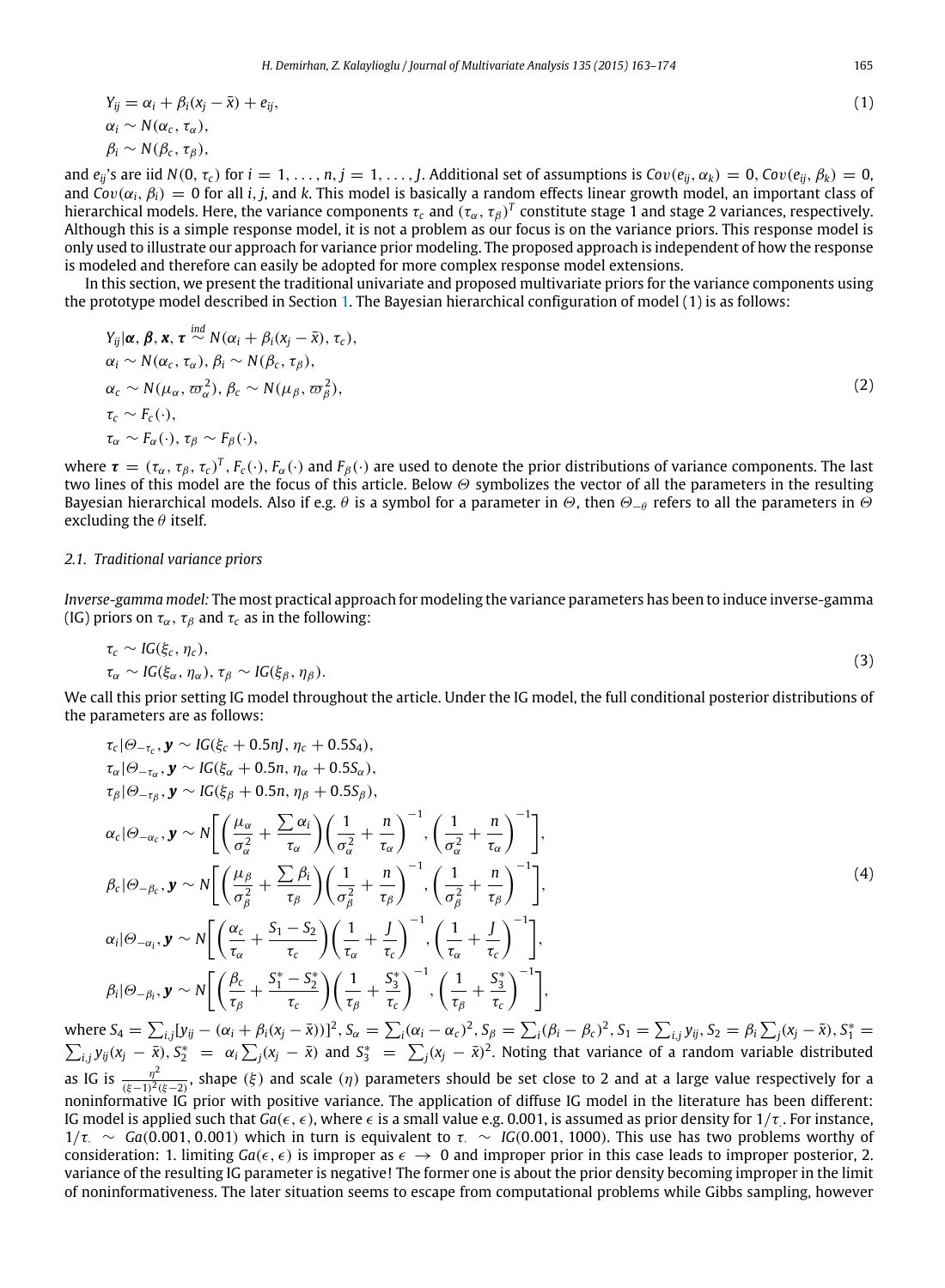it is contradicting with the basic property of variance. Direct use of noninformative IG on the variance component itself as described above removes these problems.

*Uniform model:* The second prior of concern is inducing uniform priors on  $\tau_\alpha$  and  $\tau_\beta$ , and an inverse-gamma prior on  $\tau_c$  as follows

$$
\tau_c \sim IG(\xi_c, \eta_c),
$$
  
\n
$$
\tau_\alpha \sim U(0, a), \tau_\beta \sim U(0, b),
$$

where  $a > 0$  and  $b > 0$ . The model with these variance priors is referred as UNF model throughout the article. For UNF model, full conditional posterior distributions of  $\tau_c$ ,  $\alpha_c$ ,  $\beta_c$ ,  $\alpha_i$  and  $\beta_i$  are the same as in [\(4\)](#page-2-1) along with the full conditional posterior distributions of  $\tau_\alpha$  and  $\tau_\beta$  given as

$$
\tau_{\alpha} | \Theta_{-\tau_{\alpha}}, \mathbf{y} \sim IG(0.5n-1, 0.5S_{\alpha})I(\tau_{\alpha} < a),
$$
  
\n
$$
\tau_{\beta} | \Theta_{-\tau_{\beta}}, \mathbf{y} \sim IG(0.5n-1, 0.5S_{\beta})I(\tau_{\beta} < b).
$$

Noninformative priors for  $\tau_\alpha$  and  $\tau_\beta$  are obtained by setting *a* and *b* at large values.

*Half-Cauchy model:* Third we consider half-Cauchy (HC) priors on both  $\tau_\alpha$  and  $\tau_\beta$ , and an inverse-gamma prior on  $\tau_c$  as follows

$$
\tau_c \sim IG(\xi_c, \eta_c),
$$
  
\n
$$
\tau_\alpha \sim HC(0, 1), \tau_\beta \sim HC(0, 1).
$$

This model is called HC model throughout the article. For the HC model, full conditional posterior distributions of  $\tau_c$ ,  $\alpha_c$ ,  $\beta_c$ ,  $\alpha_i$  and  $\beta_i$  are the same as in IG model while those for  $\tau_\alpha$  and  $\tau_\beta$  are obtained as the following:

$$
p(\tau_{\alpha}|\Theta_{-\tau_{\alpha}},\mathbf{y}) \propto \tau_{\alpha}^{-n/2}(1+\tau_{\alpha}^2)^{-1}\exp\{-0.5S_{\alpha}/\tau_{\alpha}\}, \tau_{\alpha} > 0,
$$
\n(5)

and

$$
p(\tau_{\beta}|\Theta_{-\tau_{\beta}}, \mathbf{y}) \propto \tau_{\beta}^{-n/2} (1 + \tau_{\beta}^2)^{-1} \exp\{-0.5S_{\beta}/\tau_{\beta}\}, \tau_{\beta} > 0.
$$
 (6)

# <span id="page-3-1"></span>*2.2. Joint variance priors*

Following facts motivate modeling  $\tau_c$ ,  $\tau_\alpha$ , and  $\tau_\beta$  jointly. First,  $\tau_\alpha$ ,  $\tau_\beta$ , and  $\tau_c$  are intrinsically linked as they are the compo-nents of the total variation in an observed response, e.g. for model [\(1\)](#page-2-0) total variation in a response  $y_{ij}$  is equal to  $\tau_\alpha+x_j^2\tau_\beta+\tau_c.$ Second, the conditional probability of  $\tau_\beta$  given all the other model parameters involves  $\tau_\alpha$  and  $\tau_c.$  Similar situation holds for  $\tau_\alpha$ . These facts altogether motivate joint modeling of  $(\tau_c,\tau_\alpha,\tau_\beta)^T$ . Fully noninformative approach in multivariate modeling of variance priors has two dimensions in need of consideration; diffuseness of the prior distribution and the correlation structure among the parameters. Noninformativeness in the case of a multivariate prior distribution is associated with large variances and low correlations. Variances should be set high to reflect low degree of belief in prior information. One should have strong knowledge in order to be able to assign large correlations between the parameters and thus low correlations should be induced for a noninformative setting. We consider the following multivariate hyperprior models for the variance components.

*Generalized multivariate log-gamma model:* We first consider generalized multivariate log-gamma (G-MVLG) distribution developed by Demirhan and Hamurkaroglu [\[7\]](#page-11-16). Accordingly, if *W* ∼ *G*− *MVLG*(δ, ν, λ *T* , η *T* ), then the joint probability density function (pdf) of  $W = (W_1, \ldots, W_k)$  is as follows

$$
p(\mathbf{w}|\mathbf{g}) \propto \delta^{\nu} \sum_{m=0}^{\infty} \frac{(1-\delta)^m \prod_{j=1}^k \eta_j \lambda_j^{-\nu-m}}{[\Gamma(\nu+m)]^{k-1} \Gamma(\nu)m!} \exp\bigg\{ (\nu+m) \sum_{j=1}^k \eta_j w_j - \sum_{j=1}^k \frac{1}{\lambda_j} \exp\{\eta_j w_j\} \bigg\},
$$

 $\mathsf{where} \ \bm{w} \in \mathbb{R}^k, \, \nu > 0, \, \lambda_j > 0, \, \eta_j > 0, \, \bm{\eta} = (\eta_j), \bm{\lambda} = (\lambda_j), \text{for} \, j = 1, \, \ldots, k, \delta = \det(\bm{\Omega})^{\frac{1}{k-1}},$ 

$$
\mathbf{\Omega} = \begin{pmatrix}\n1 & \sqrt{\mathrm{abs}(\rho_{12})} & \cdots & \sqrt{\mathrm{abs}(\rho_{1k})} \\
\sqrt{\mathrm{abs}(\rho_{12})} & 1 & \cdots & \sqrt{\mathrm{abs}(\rho_{2k})} \\
\vdots & \vdots & \ddots & \vdots \\
\sqrt{\mathrm{abs}(\rho_{1k})} & \sqrt{\mathrm{abs}(\rho_{2k})} & \cdots & 1\n\end{pmatrix},
$$
\n(7)

 $det(\cdot)$  and abs( $\cdot$ ) respectively denote the determinant and absolute value of the inner expression,  $\rho_{ij}$  stands for the correlation between *i*th and *j*th random components, and  $\bm{g}=(\delta,\nu,\bm{\lambda}^T,\eta^T)$  is the vector of parameters characterizing the distribution.

Marginal expectations and variances are given as follows

<span id="page-3-0"></span>
$$
E(W_j) = \frac{1}{\eta_j} \Big[ \ln(\lambda_j/\delta) + \psi(\nu) \Big] \text{ and } Var(W_j) = \psi^{\{1\}}(\nu) / (\eta_j)^2,
$$
\n
$$
(8)
$$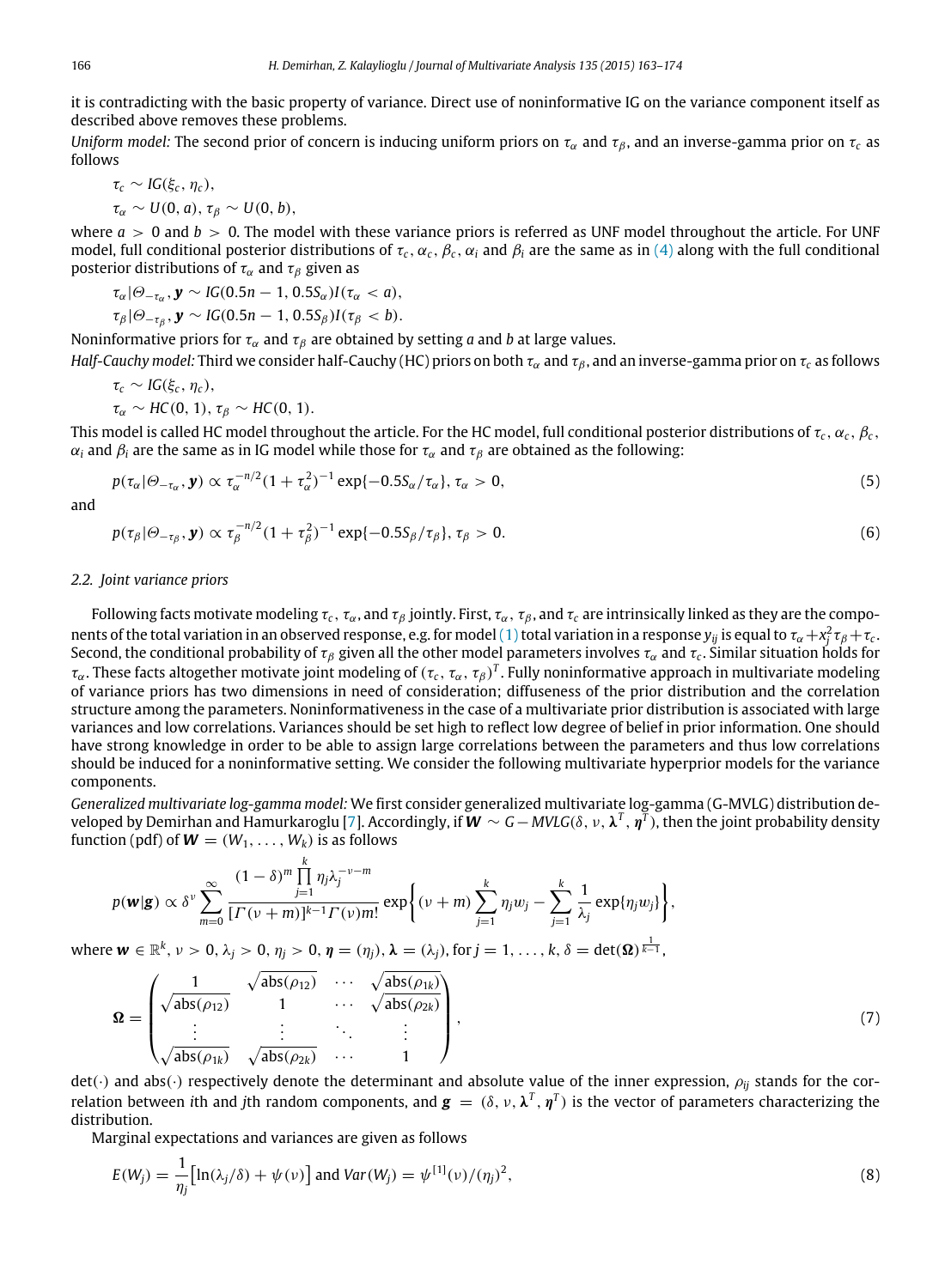where  $\psi(\cdot)$  and  $\psi^{[1]}(\cdot)$  are digamma and trigamma functions, respectively. As seen in Eq. [\(8\),](#page-3-0)  $\eta_j$  and  $\lambda_j$  are influential on the marginal variances and expected values, respectively. Impact of correlations between variables is reflected by δ. Effects of  $\eta_i$ ,  $\lambda_i$ ,  $\delta$  and  $\nu$  over the marginal expectations and variances are discussed in detail by Demirhan and Hamurkaroglu [\[7\]](#page-11-16).

Let log transformed variance parameters be  $\theta_1 = \log(\tau_\alpha)$ ,  $\theta_2 = \log(\tau_\beta)$  and  $\theta_3 = \log(\tau_c)$ . Then prior distribution of the variance components in our joint hierarchical model, which is referred as MVLG model hereafter, is as follows:

$$
\boldsymbol{\theta} = (\theta_1, \theta_2, \theta_3) \sim G - MVLG(\delta, \nu, \boldsymbol{\lambda}^T, \boldsymbol{\eta}^T). \tag{9}
$$

Full conditional posterior distributions of  $\alpha_c$  and  $\beta_c$  under MVLG model are the same as in [\(4\),](#page-2-1) and those for the rest of the parameters and the hyperparameters are obtained as follows:

<span id="page-4-1"></span>
$$
p(\theta|\Theta_{-\theta}, \mathbf{y}) \propto \exp\left\{\sum_{j=1}^{2} [-(0.5n-1) + \nu \eta_{j}] \theta_{j} + [-(0.5nJ-1) + \nu \eta_{3}] \theta_{3}\right\}
$$
  
\n
$$
\times \exp\left\{S_{5} \prod_{j=1}^{3} e^{\eta_{j}\theta_{j}} - \sum_{j=1}^{3} \lambda_{j}^{-1} e^{\eta_{j}\theta_{j}}\right\} \times \exp\left\{-0.5S_{\alpha}e^{-\theta_{1}} - 0.5S_{\beta}e^{-\theta_{2}} - 0.5S_{4}e^{-\theta_{3}}\right\}, \quad \theta \in \mathbb{R}^{3}
$$
  
\n
$$
\alpha_{i}|\Theta_{-\alpha i}, \mathbf{y} \sim N\left[\left(\frac{\alpha_{c}}{e^{\theta_{1}}} + \frac{S_{1} - S_{2}}{e^{\theta_{3}}}\right)\left(\frac{1}{e^{\theta_{1}}} + \frac{J}{e^{\theta_{3}}}\right)^{-1}, \left(\frac{1}{e^{\theta_{1}}} + \frac{J}{e^{\theta_{3}}}\right)^{-1}\right], \quad \alpha_{i} \in \mathbb{R}
$$
  
\n
$$
\beta_{i}|\Theta_{-\beta i}, \mathbf{y} \sim N\left[\left(\frac{\beta_{c}}{e^{\theta_{2}}} + \frac{S_{1}^{*} - S_{2}^{*}}{e^{\theta_{3}}}\right)\left(\frac{1}{e^{\theta_{2}}} + \frac{S_{3}^{*}}{e^{\theta_{3}}}\right)^{-1}, \left(\frac{1}{e^{\theta_{2}}} + \frac{S_{3}^{*}}{e^{\theta_{3}}}\right)^{-1}\right], \quad \beta_{i} \in \mathbb{R},
$$
  
\n(10)

where  $S_5 = (1 - \delta) \exp\{-2.207728\} \prod_{j=1}^3 \lambda_j$ . Derivation of  $p(\theta_1, \theta_2, \theta_3 | \mathbf{y})$  is given in [Appendix A.](#page-10-0)

For a noninformative MVLG model, one should assign small values to the correlations between parameters ( $\rho_{ii}$ ) and near zero values to  $\eta_j$ . It can be seen straightforwardly that  $p(\bm{w}|\bm{g})$  does not become improper as  $\eta_j \to 0$ .

*Multivariate normal model:* Second, we consider multivariate normal (MVN) distribution to jointly model the log transformed variance parameters, namely  $\pmb{\theta}=(\theta_1,\theta_2,\theta_3)\sim M$ VN $(\pmb{\mu}_\theta,\pmb{\Sigma}_\theta)$ . Full conditional posterior distributions of  $\alpha_c$  and  $\beta_c$  under MVN model are the same as in [\(4\),](#page-2-1) those of  $\alpha_i$  and  $\beta_i$  are the same as given in [\(10\)](#page-4-1) and full conditional posterior distribution of  $\theta$  is straightforwardly obtained as

$$
p(\theta|\Theta_{-\theta}, \mathbf{y}) \propto \exp\left\{-(0.5n-1)(\theta_1+\theta_2) - (0.5nJ-1)\theta_3 - 0.5S_{\alpha}e^{-\theta_1} - 0.5S_{\beta}e^{-\theta_2}\right.- 0.5S_4e^{-\theta_3} - 0.5(\theta - \mu_{\theta})\Sigma_{\theta}^{-1}(\theta - \mu_{\theta})^T\right\}, \quad \theta \in \mathbb{R}^3.
$$
\n(11)

In order to get a noninformative setting for MVN model, first large values should be chosen for the diagonal elements of  $\Sigma_{\theta}$ , then values for off-diagonal elements of  $\Sigma_{\theta}$  (i.e. the covariances) should be selected so that the correlations between the parameters are low while at the same time ensuring the positive definiteness of  $\Sigma_{\theta}$ .

*Multivariate skew normal model:* We also consider multivariate skew normal (MVSN) distribution for the joint prior distribution of the log transformed variance parameters,  $\theta = (\theta_1, \theta_2, \theta_3) \sim MVSN(\lambda, \Psi)$ . Reader should refer to Azzalini and Valle [\[3\]](#page-11-17) and Azzalini [\[2\]](#page-11-18) for MVSN distribution.  $\Psi$  is the dependence matrix and the vector  $\lambda = (\xi_i(1 - \xi_i^2)^{-0.5})$  where ξ*<sup>i</sup>* ∈ (−1, 1) and determines skewness. Full conditional posterior distributions of α*<sup>c</sup>* and β*<sup>c</sup>* under MVSN model are the same as in [\(4\),](#page-2-1) those of  $\alpha_i$  and  $\beta_i$  are the same as given in [\(10\)](#page-4-1) and full conditional posterior distribution of  $\theta$  is easily obtained as the following:

$$
p(\theta|\Theta_{-\theta}, \mathbf{y}) \propto \exp\left\{-(0.5n-1)(\theta_1+\theta_2)-(0.5nJ-1)\theta_3-0.5S_{\alpha}e^{-\theta_1}-0.5S_{\beta}e^{-\theta_2}\right\}
$$

$$
-0.5S_4e^{-\theta_3}\left\{\phi(\theta, \Omega)\Phi(\mathbf{y}^T\theta), \quad \theta \in \mathbb{R}^3,\right\} (12)
$$

where  $\phi(\theta, \Omega)$  is the pdf of *MVN*(0,  $\Omega$ ),  $\phi(\gamma^T\theta)$  is the cdf of *N*(0, 1),  $\Omega = \Delta(\Psi + \lambda \lambda^T)\Delta$ , for  $i = 1, 2, 3, \Delta = \text{diag}((1 - \lambda \lambda^T)\Delta)$  $\xi_i^2$ )<sup>0.5</sup>), and  $\boldsymbol{\gamma} = (\boldsymbol{\lambda}^T \boldsymbol{\Psi}^{-1} \boldsymbol{\Delta}^{-1}) (1 + \boldsymbol{\lambda}^T \boldsymbol{\Psi}^{-1} \boldsymbol{\lambda})^{-0.5}$ .

For a noninformative MVSN model,  $\Psi$  and vector  $\xi$  are assigned small values in order to make the distribution slightly skewed in a noninformative setting.

#### <span id="page-4-0"></span>**3. Influence of variance priors on posterior inference**

In this section, we evaluate and compare influence of different modeling strategies for hierarchical variance components on posterior inferences of main model parameters such as the response model coefficients. An extensive simulation study is conducted to assess and compare accuracy of the posterior estimates obtained from the marginal and the joint prior modeling strategies. An approach utilizing directional derivatives is developed for thorough analytic evaluation of sensitivity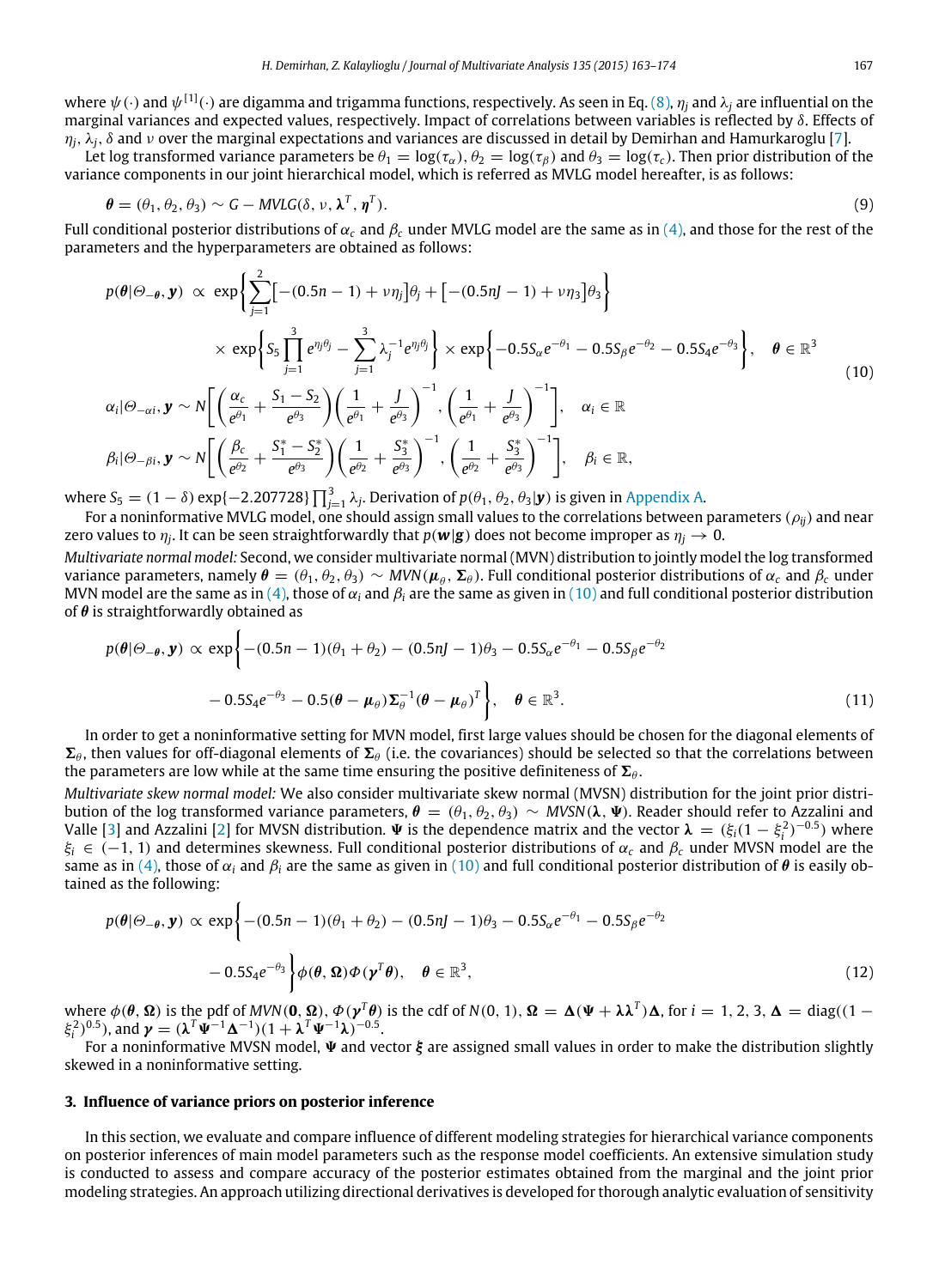| Simulation scenarios. |                |          |               |                |          |   |          |               |              |
|-----------------------|----------------|----------|---------------|----------------|----------|---|----------|---------------|--------------|
| Scenario              |                | $\tau_c$ | $\tau_\alpha$ | $\tau_{\beta}$ | Scenario |   | $\tau_c$ | $\tau_\alpha$ | $\tau_\beta$ |
|                       | $\overline{2}$ | 0.5      | 10            | 10             | 13       | 5 | 0.5      | 10            | 10           |
| 2                     | 2              | 0.5      | 10            | 100            | 14       | 5 | 0.5      | 10            | 100          |
| 3                     | 2              | 0.5      | 100           | 10             | 15       | 5 | 0.5      | 100           | 10           |
| 4                     | 2              | 0.5      | 100           | 100            | 16       | 5 | 0.5      | 100           | 100          |
| 5                     | 2              | 10       | 10            | 10             | 17       | 5 | 10       | 10            | 10           |
| 6                     | 2              | 10       | 10            | 100            | 18       | 5 | 10       | 10            | 100          |
| 7                     | $\overline{2}$ | 10       | 100           | 10             | 19       | 5 | 10       | 100           | 10           |
| 8                     | 2              | 10       | 100           | 100            | 20       | 5 | 10       | 100           | 100          |
| 9                     | $\overline{2}$ | 100      | 10            | 10             | 21       | 5 | 100      | 10            | 10           |
| 10                    | 2              | 100      | 10            | 100            | 22       | 5 | 100      | 10            | 100          |
| 11                    | 2              | 100      | 100           | 10             | 23       | 5 | 100      | 100           | 10           |
| 12                    | 2              | 100      | 100           | 100            | 24       | 5 | 100      | 100           | 100          |

<span id="page-5-0"></span>**Table 1**

of posterior outcome to the variance hyperparameters under marginal and joint modeling strategies. These endeavors together shed light on (i) effect of different prior constructions for hierarchical variance components on the performance of estimators in normal hierarchical models, (ii) whether the sensitivity of posterior outcome to variance hyperparameters vary over the hyperparameter space.

#### *3.1. Simulation study*

The aim of this simulation study is to compare posterior performances of noninformative marginal and joint models. We consider the models given in Section [2](#page-1-0) for the hierarchical model given in [\(1\).](#page-2-0) The simulation study consists of 100 replications. At each iteration of the simulation experiment, the data are generated as follows. For  $i = 1, \ldots, 30, \alpha_i$  and  $β_i$  are generated from  $N(0, \tau_{\alpha})$  and  $N(0, \tau_{\beta})$  respectively. For  $i = 1, \ldots, 30$  and  $j = 1, \ldots, J$ ,  $y_{ij}$  are generated from  $N(\alpha_i + \beta_i x_i, \tau_c)$ . In order to evaluate the accuracy of posterior estimates under different scenarios, we consider values of various different magnitudes for the variance components  $\tau_c$ ,  $\tau_\alpha$ , and  $\tau_\beta$  as well as number of groups *J* in designing the simulations. These scenarios are given in [Table 1.](#page-5-0)

The vector  $x$  in [\(1\)](#page-2-0) is taken as  $(8, 15)^T$  when  $J=2$  and  $(8, 15, 22, 29, 36)^T$  when  $J=5$ . In all models and simulations, we set  $\mu_\alpha=\mu_\beta=10^{-3}$  and  $\varpi_\alpha^2=\varpi_\beta^2=10^6$ . We set  $\xi_\alpha=\xi_\beta=\xi_c=2.1$  and  $\eta_\alpha=\eta_\beta=\eta_c=100$  for a noninformative IG model and  $a = b = 100$  for a noninformative UNF model. We consider two settings for the MVLG model that are denoted by MVLG1 and MVLG2 in which the parameter  $\nu$  is reasonably set at 1.42 based on the fact that its value has no effect on the inferences. The vector  $\eta$  is taken as  $\eta = (0.01, 0.01, 0.01)^T$  for noninformative MVLG models. Since  $\lambda$  has no effect on the noninformativeness of MVLG model, any positive value can be chosen. Following correlation matrices for  $(\theta_1, \theta_2, \theta_3)^T$ are considered for the MVLG1 and MVLG2 models respectively and the parameter  $\delta$  is determined accordingly as described in Section [2.2](#page-3-1) based on these correlation matrices.

<span id="page-5-1"></span>
$$
\Omega_1 = \begin{pmatrix} 1 & 0 & 0.1 \\ 0 & 1 & 0.1 \\ 0.1 & 0.1 & 1 \end{pmatrix} \text{ and } \Omega_2 = \begin{pmatrix} 1 & 0 & 0 \\ 0 & 1 & 0 \\ 0 & 0 & 1 \end{pmatrix}.
$$
 (13)

For the MVN model, we consider two settings denoted by MVN1 and MVN2 and use  $\pmb{\mu}_\theta=(0,0,0)^T$  in both settings. The following covariance matrices are used for MVN1 and MVN2 models, respectively

$$
\Sigma_1 = \begin{pmatrix} 100 & 0 & 10 \\ 0 & 100 & 10 \\ 10 & 10 & 100 \end{pmatrix}, \text{ and } \Sigma_2 = \begin{pmatrix} 100 & 0 & 0 \\ 0 & 100 & 0 \\ 0 & 0 & 100 \end{pmatrix}, \tag{14}
$$

which give the same correlations between  $\theta_1$ ,  $\theta_2$  and  $\theta_3$  as in the models MVLG1 and MVLG2, respectively. We consider two different settings for the MVSN model where  $\xi = (-0.1, -0.1, -0.1)^T$  for the first one (MVSN1) and  $\xi = (0.1, 0.1, 0.1)^T$ for the second one (MVSN2). In both settings  $\Psi$  is set equal to  $\Omega_1$  of Eq. [\(13\).](#page-5-1)

For posterior calculations of the IG, UNF and HC models, full conditional posterior distributions of parameters and hyperparameters are analytically derived and used within the Gibbs sampler. For the posterior calculations of MVLG, MNV, and MVSN models, a Metropolis–Hastings step is employed for natural logarithms of stage 2 variance parameters under the Gibbs sampling in which proposals for  $\theta_1$ ,  $\theta_2$  and  $\theta_3$  are generated from a MVN distribution. For normal proposal densities, one expects to get acceptance rates of about 45%–50% for a univariate case and 25%–30% for a multivariate case to conclude appropriateness of a proposal distribution [\[6\]](#page-11-19). In our simulations, proposal distributions are tuned up to make overall acceptance rates about 0.30 for MVLG model and 0.5 for MVN and MVSN models both. Potential scale reduction factor (*R*ˆ) given by Gelman [\[10\]](#page-11-20) is used to evaluate the convergence of Gibbs sequences. Suitable burn-in period and thinning for each parameter are determined over pilot runs of chains.

Mean square errors (MSEs) of the estimators in scenarios 15 and 23 are respectively given in [Tables 2](#page-6-1) and [3.](#page-6-2) Array of tables corresponding to the rest of the scenarios are found in [Appendix B.](#page-11-21) In the tables, MSE values under  $\alpha$  and  $\beta$  columns are averages of the MSEs of  $\alpha_i$  and  $\beta_i$ ,  $i = 1, \ldots, 30$ , respectively. Accordingly, in terms of estimation of the main model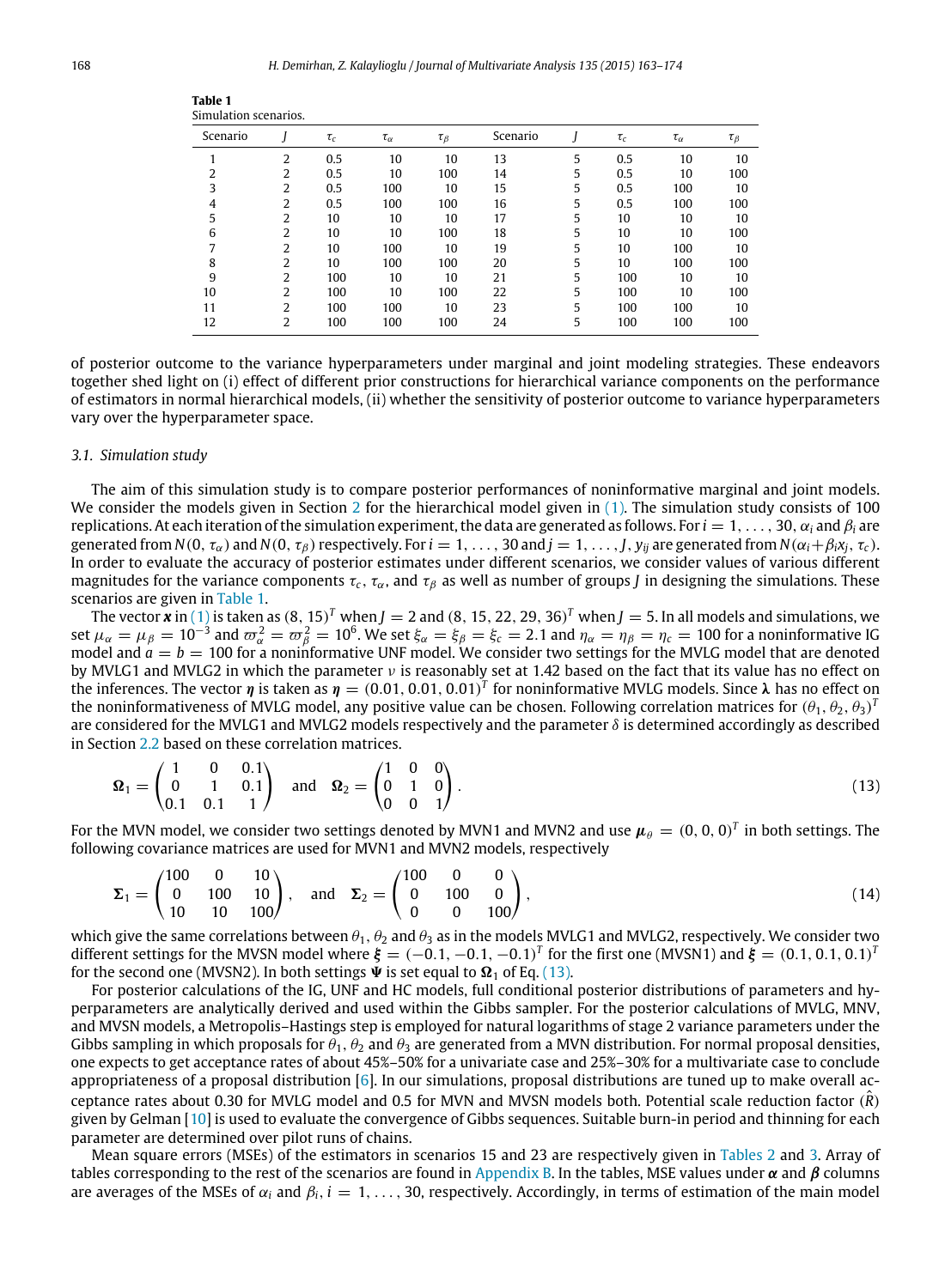<span id="page-6-1"></span>

| Table 2                                                                                    |  |
|--------------------------------------------------------------------------------------------|--|
| MSE values for the scenario: $(J = 5; \tau_c = 0.5; \tau_\alpha = 100; \tau_\beta = 10)$ . |  |

| Model             | $\alpha$ | β      | $\tau_\alpha$ | $\tau_\beta$ | $\tau_c$ | $\alpha_c$ | $\beta_c$ |
|-------------------|----------|--------|---------------|--------------|----------|------------|-----------|
| MVLG1             | 0.000    | 8.420  | 4.760         | 6.188        | 4.034    | 0.03       | 3.331     |
| MVLG <sub>2</sub> | 0.000    | 8.418  | 4.286         | 8.432        | 4.361    | 0.03       | 3.301     |
| MVSN1             | 0.224    | 10.100 | >1000         | >1000        | >1000    | 0.129      | 13.60     |
| MVSN <sub>2</sub> | 0.201    | 8.510  | >1000         | >1000        | >1000    | 0.104      | 13.50     |
| MVN1              | 0.111    | 7.658  | >1000         | >1000        | >1000    | 0.02       | 2.210     |
| MVN <sub>2</sub>  | 0.15     | 7.035  | >1000         | >1000        | >1000    | 0.024      | 2.261     |
| IG.               | 0.220    | 8.744  | 53.900        | >1000        | >1000    | 0.003      | 0.485     |
| UNF               | 0.223    | 8.749  | 54.000        | 76.90        | >1000    | 0.007      | 3.629     |
| HС                | >1000    | >1000  | >1000         | >1000        | 610.0    | 0.059      | 1.253     |

#### <span id="page-6-2"></span>**Table 3**

MSE values for the scenario: ( $J = 5$ ;  $\tau_c = 100$ ;  $\tau_a = 100$ ;  $\tau_b = 10$ ).

| Model             | α     | β      | $\tau_{\alpha}$ | $\tau_{\beta}$ | $\tau_c$ | $\alpha_c$ | $\beta_c$ |
|-------------------|-------|--------|-----------------|----------------|----------|------------|-----------|
| MVLG1             | 1.003 | 41.563 | 7.900           | 6.182          | 9.608    | 0.355      | 0.336     |
| MVLG <sub>2</sub> | 1.261 | 41.348 | 6.689           | 7.293          | 5.164    | 0.356      | 0.336     |
| MVSN1             | 33.00 | >1000  | >1000           | >1000          | >1000    | 260.0      | >1000     |
| MVSN <sub>2</sub> | 100.0 | 230.0  | >1000           | >1000          | >1000    | 240.0      | >1000     |
| MVN1              | 150.0 | >1000  | >1000           | >1000          | >1000    | 140.0      | >1000     |
| MVN <sub>2</sub>  | 5.072 | 66.733 | >1000           | >1000          | >1000    | 0.571      | 2.409     |
| IG.               | 15.80 | 110.0  | >1000           | >1000          | 200.0    | 0.884      | 3.630     |
| <b>UNF</b>        | 35.63 | 110.0  | 150.0           | >1000          | 210.0    | 0.883      | 4.680     |
| НC                | 880.0 | 94.21  | >1000           | >1000          | >1000    | 0.894      | 3.329     |

parameters,  $\alpha$  and  $\beta$ : MVLG1 and MVLG2 models are superior to the other models based on their MSEs; the models MVN1, MVN2, MVSN1, and MVSN2 have relatively small MSEs when stage 1 variance is small but their MSE increase with the stage 1 variance. In terms of estimation of the variance components  $\tau_{\alpha}$ ,  $\tau_{\beta}$ , and  $\tau_{c}$ : MVLG1 and MVLG2 models produce the smallest MSEs among all the models considered; when the true stage 1 variance is small, modeling a priori the variance components univariately result in unsatisfactory estimation properties which is in parallel with the findings in the literature; performances of MVN1, MVN2, MVSN1 and MVSN2 models deteriorate with larger stage 1 variance. In terms of estimation of the population parameters α*<sup>c</sup>* and β*<sup>c</sup>* : IG, UNF, HC, MVLG1, and MVLG2 models yield small MSEs; MSEs of the models MVN1, MVN2, MVSN1, and MVSN2 lower with increasing stage 1 variance. Overall, the multivariate models MVLG1 and MVLG2 perform the best among all the univariate and multivariate models considered. The rationale behind MVLG1 and MVLG2 performing better than the other multivariate models of the concern is explained as follows. In the models MVLG1 and MVLG2, uncorrelation induced for noninformativeness does not in turn lead to independence of the variance components, that is the essential dependence among the variance components is conveyed with the G-MVLG distribution. On the other hand, the models MVN and MVSN forfeit the intrinsic dependence among the variance components when they are made noninformative. In general, in all simulation combinations, magnitude of the true  $\tau_\alpha$  and  $\tau_\beta$  values have no considerable effect on the MSEs. Univariate modeling approach is negatively affected by small group size while this is not the case for joint modeling approach. Joint modeling with MVSN distribution yields larger MSEs when true stage 1 variance is large.

# <span id="page-6-0"></span>*3.2. Evaluation of posterior sensitivity by directional derivatives*

A method based on directional derivatives is tailored to analytically elaborate the effect of a unit change in the variance hyperparameters on the posterior means of response model coefficients, namely  $\{\alpha_i, i = 1, \ldots, n\}$  and  $\{\beta_i, i = 1, \ldots, n\}$ , under marginal and joint modeling strategies. Our strategy is described below for  $\beta_i$  and the same for  $\alpha_i$ . Let  $(\beta_i^{(1)},\ldots,\beta_i^{(B)})^T$ be the Markov chain of size B for  $\beta_i$  after the burn-in period. Also, let  $\frac{1}{B}\sum_{b=1}^B\beta_i^{(b)}$ ,  $E_{\beta_i|\Theta_{-\beta_i},\mathbf{Y}}(\beta_i)$ , and  $E_{\beta_i|\mathbf{Y}}(\beta_i)$  respectively denote the sample average of the  $\beta_i^{(b)}$ s, expectation of  $\beta_i$  under the full conditional density, and posterior mean of  $\beta_i$ . To study the aforementioned effect, first  $E_{\beta_i|Y}(\beta_i)$  is approximated by  $E_{\beta_i|\Theta_{-\beta_i},Y}(\beta_i)$  based on the facts that (i)  $\frac{1}{B}\sum_{b=1}^B\beta_i^{(b)}$  converges almost surely to  $E_{\beta_i|Y}(\beta_i)$  as  $B\to\infty$  by Ergodic Theorem, and (ii)  $\frac{1}{B}\sum_{b=1}^B\beta_i^{(b)}$  converges in probability to  $E_{\beta_i|\Theta-\beta_i,Y}(\beta_i)$  as  $B \to \infty$  by the weak law of large numbers for dependent random sequences. The second result is ensured by the fact that, assuming without loss of generality that true variance of  $\beta_i^{(b)}$  under the full conditional density is unity and letting  $\rho_\text{s}$  denote the correlation between  $\beta_i^{(b)}$  and  $\beta_i^{(b+s)}$ , Var $(\frac{1}{B}\sum_{b=1}^B\beta_i^{(b)})=\frac{1}{B}\{1+2\sum_{s=1}^{B-1}(1-sB^{-1})\rho_s\}\to 0$  as  $B\to\infty$  for a convergent Markov chain. Then the effect of the hyperparameters of the variance priors on the main estimator of interest, namely on  $E_{\beta_i|Y}(\beta_i)$ , is studied through the effect of those on  $E_{\beta_i|\Theta_{-\beta_i},Y}(\beta_i)$ . In this quest, in a way,  $E_{\beta_i|\Theta_{-\beta_i},Y}(\beta_i)$  acts as a surrogate for  $E_{\beta_i|Y}(\beta_i)$ .

Second, *E*β*<sup>i</sup>* <sup>|</sup>Θ−β*<sup>i</sup>* ,*<sup>Y</sup>* is reexpressed as a composite function of the hierarchical variance components. This is accomplished by evaluating  $E_{\beta_i|\Theta_{-\beta_i},\mathbf{Y}}(\beta_i)$  at  $\tau_\beta = E_{\tau_\beta|\Theta_{-\tau_\beta},\mathbf{Y}}(\tau_\beta)$  and  $\tau_c = E_{\tau_c|\Theta_{-\tau_c},\mathbf{Y}}(\tau_c)$  for the hyperpriors in the IG, UNF and HC mod-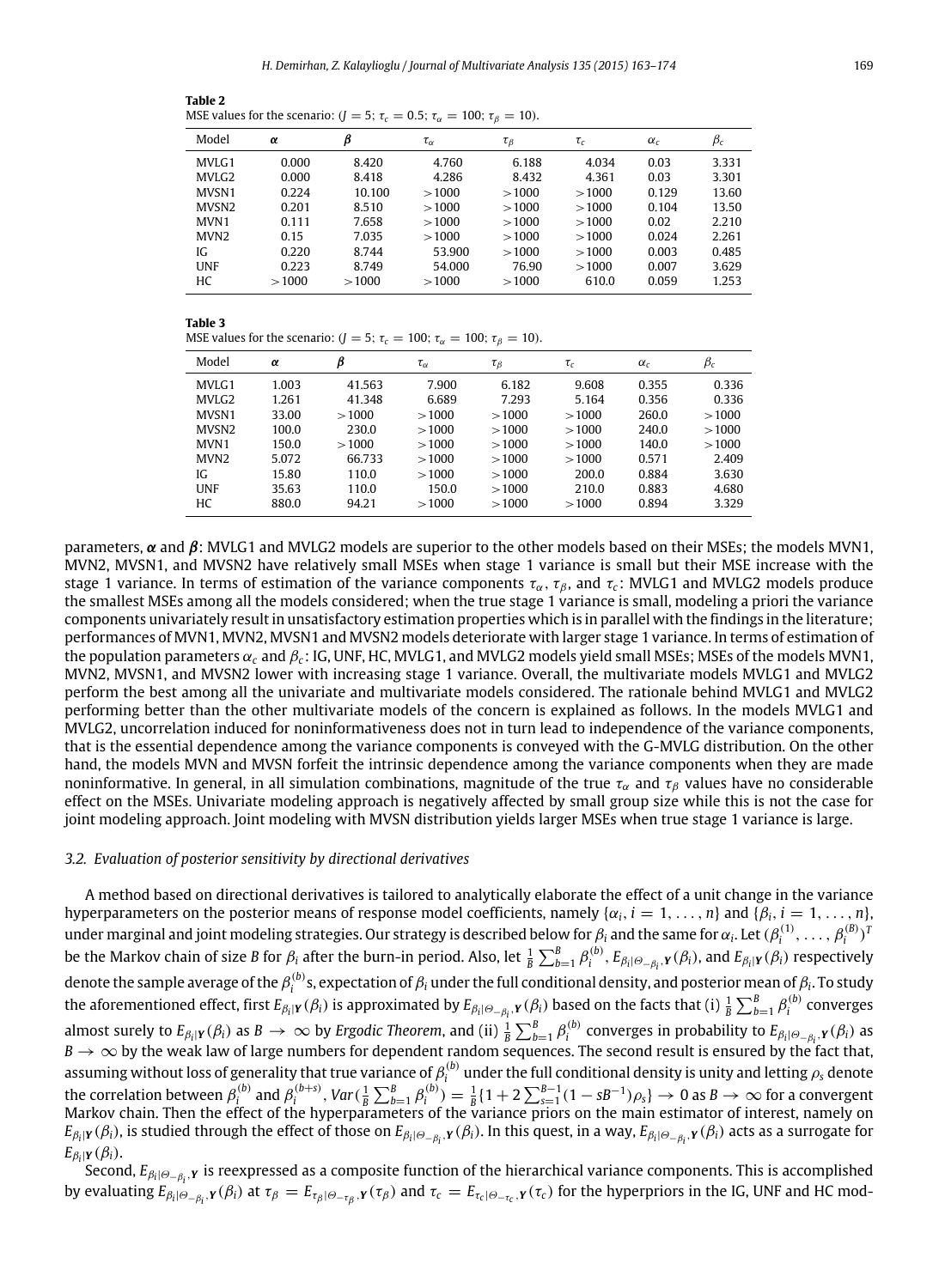els and at  $\theta_2 = E_{\theta_2|\Theta_{-\theta_2}, Y}(\theta_2)$  and  $\theta_3 = E_{\theta_3|\Theta_{-\theta_3}, Y}(\theta_3)$  for the hyperpriors in the MVLG, MVN and MVSN models. Lastly, directional derivatives are used to investigate the change in *E*β*<sup>i</sup>* <sup>|</sup>Θ−β*<sup>i</sup>* (β*i*) with respect to the changes in hyperparameters of the variance components. Let *f* stand for  $E_{\beta_i|\Theta_{-\beta_i},\mathbf{Y}}(\beta_i)$  and *D* be a domain in  $\mathbb{R}^K$  where *f* is continuously differentiable. In our context, *D* is the parameter space consisting of the hyperparameters of the variance components and the other parameters in the model. Let  $S^K = {\overrightarrow{u}} = (u_1, \ldots, u_K) : \sum u_k^2 = 1$  be a unit sphere in  $\mathbb{R}^K$ . Then consider the function  $F: D \times S^{k} \to \mathbb{R}$ ,  $F(P, \vec{u}) = D_{u}f(P)$ , where  $D_{u}f(P)$  is the directional derivative of the function f at  $P \in D$  in direction  $\vec{u}$ . We study the behavior of *F* on a sample set  $E = \{(P_g, \vec{u}_g) \in D \times S^K, g = 1, \ldots, G\}$ . Cleverly chosen *E* makes investigation of the sensitivity of  $E_{\beta_i|\Theta_{-\beta_i},Y}(\beta_i)$  to the hyperparameters of variance components practicable despite many model parameters with differing ranges. A wide grid of values are considered for the hyperparameters of the variance components. other parameters involved in *E<sub>βilΘ−βi</sub>*, *Y*(*β*<sub>i</sub>) are fixed at realistic values. For all the models, direction vector  $\vec{u}_g$  is generated randomly for each *P<sup>g</sup>* . Graphical representations of directional derivatives are given in [Figs. 1–3](#page-8-0) where the vertical axis is the directional derivative. In these graphs, the direction vectors  $\vec{u}_g$  ( $g = 1, \ldots, G$ ) are fixed at the same direction vector which we denote by  $\vec{u}_0$ . Graphs constructed based on different randomly generated  $\vec{u}_g$ 's for each  $P_g$  are provided in [Appendix C.](#page-11-22) The figures in [Appendix C](#page-11-22) are pebbly unlike the smooth figures below because different direction vectors are plotted on the same figure. Nevertheless the essence is exactly the same. In each panel below, various diverse values are considered for the parameters given at the bottom of the figure. Same functional shape is observed for all of them. Therefore to save space, we present only the ones seen in the panel. Each figure is a graph of rate of change in *E*β*<sup>i</sup>* <sup>|</sup>Θ−β*<sup>i</sup>* ,*<sup>Y</sup>* (β*i*) in a randomly selected

direction  $\vec{u}_0$  with respect to the hyperparameters specified on the axes. Each graph should be observed for the following two situations i. whether the function *f* follows a flat pattern, ii. whether the flatness occurs at 0 on the vertical axis. The Bayesian implication of this is as follows. The full conditional expectation of the parameter is equally sensitive to the hyperparameters over the region on which *f* lies on a flat surface. Otherwise the degree to which the full conditional expectation is sensitive to a small perturbation on the hyperparameters depends on the specific values of the hyperparameters. If *f* lies flat on the surface at which the vertical axis is 0, there is no change in *E*β*<sup>i</sup>* <sup>|</sup>Θ−β*<sup>i</sup>* ,*<sup>Y</sup>* (β*i*) with changes in the hyperparameters.

[Fig. 1](#page-8-0) shows the changes in the full conditional expectation of β*<sup>i</sup>* with respect to the changes in the parameters of the Inverse-Gamma priors induced on the variance components. According to [Fig. 1\(](#page-8-0)a), *f* is equally sensitive over the subregion  $(\epsilon_{\beta}, \eta_{\beta}) \in (c, \infty) \times \mathbb{R}$  where *c* seems to be somewhere around 50. In addition, *f* is less sensitive to the hyperparameters on the subregion ( $\epsilon_\beta$ ,  $\eta_\beta$ )  $\in$  (*c*,  $\infty$ ) × R which corresponds to an informative Inverse-Gamma prior for  $\tau_\beta$  than on the subregion  $(\epsilon_{\beta}, \eta_{\beta}) \in (0, c) \times \mathbb{R}$  which corresponds to a noninformative Inverse-Gamma. Other panels of this figure suggest similar conclusion. This finding implies that the users of noninformative variance priors should be cautious in that the posterior output is more sensitive to the choice of the parameters of the noninformative Inverse-Gamma prior for  $\tau_{\beta}$ .

The figures for changes in the full conditional expectation of  $\beta_i$  with respect to the parameters of Uniform prior induced for τ<sub>β</sub> and those of Inverse-Gamma induced for τ<sub>c</sub> are presented in [Fig. 2.](#page-9-1) [Fig. 2\(](#page-9-1)a) indicates that the full conditional expectation of interest is less sensitive to smaller values of *b* in which the Uniform prior for  $\tau_\beta$  is rather informative, when *b* is considered along with  $\epsilon_c$ . However, as seen in [Fig. 2\(](#page-9-1)b), the result is reversed when *b* is considered along with  $\eta_c$ . This is due to the interactive role  $\tau_\beta$  and  $\tau_c$  priors play on the full conditional distribution of  $\beta_i.$  This conflicting feature should prevent utilizing Uniform distribution as reference prior for variance components in a multilevel model.

[Fig. 3](#page-9-2) presents the changes in the full conditional expectation of  $\beta_i$  with respect to the changes in the parameters of the G-MVLG prior induced on the variance components. On account of panels (a), (b), and (c) of [Fig. 3,](#page-9-2) full conditional expectation of  $\beta_i$  has the same degree of sensitivity across the space except when  $\delta$  and  $\eta$  are somehow large which is related with an informative setting. Unlike the preceding priors, it can firmly be concluded that degree of sensitivity of the posterior inference is constant over the noninformative hyperparameter space.

In summary, while the changes in the full conditional expectation of  $\beta_i$  with respect to the changes in the parameters of the G-MVLG prior are constant in the region that gives noninformative setting, those with respect to the parameters of univariate models IG and UNF constantly change in the regions giving noninformative setting.

# <span id="page-7-0"></span>**4. Application**

In order to illustrate our modeling approaches over a real data set, we revisit a data set used by Moesteller and Tukey [\[19,](#page-11-23) p. 503] which is republished by Hand et al. [\[12,](#page-11-24) p. 403]. Specific heats of water were measured by six experimenters  $(n = 6)$  at temperatures 5, 10, 15, 20, 25, and 30 resulting in  $J = 6$ . Our interest is to fit the model given in (2) using the prior settings discussed in Section [2.](#page-1-0) For this model,  $x_1 = 5$ ,  $x_2 = 10$ ,  $x_3 = 15$ ,  $x_4 = 20$ ,  $x_5 = 25$ ,  $x_6 = 30$ . Means, standard deviations, lower and upper bounds of 95% highest probability density (HPD) intervals of the posterior distributions of the parameters, and *R* values for the considered models are given in [Appendix D.](#page-11-25) Deviance information criteria (DICs) are given in [Table 4.](#page-9-3) The most striking result is the difference in the posterior inference on the variance components between the two sets of models (MVLG1,MVLG2,MVN1,MVN2,MVNS1,MVNS2) and (HC,UNF,IG). While the point estimates of the variance components vary near 1 for the first set of models, all of them inflate tremendously when IG model is used and for HC and UNF models stage 1 variance inflates. Point estimates of the random effects β*i*s obtained from these models are quite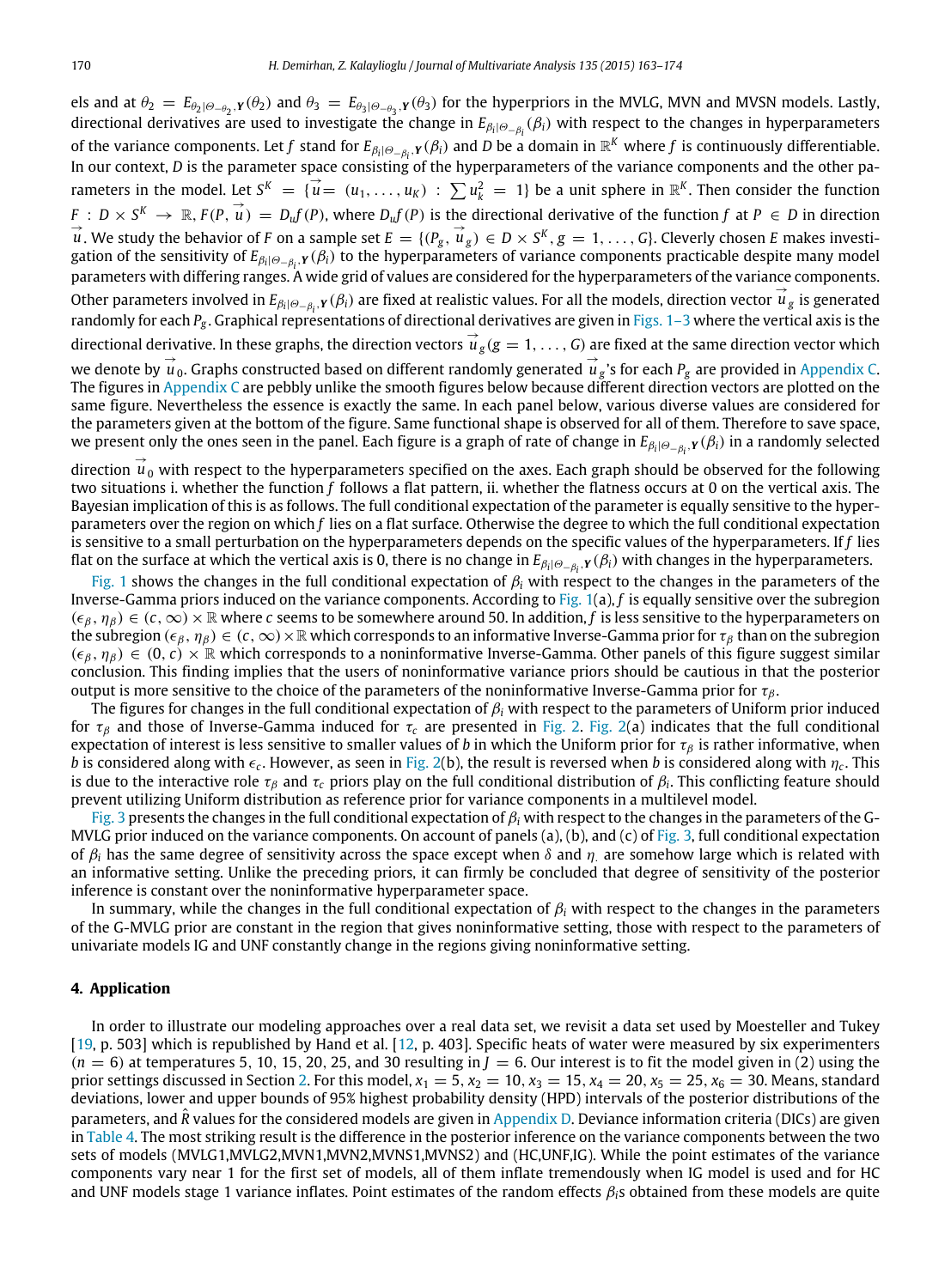<span id="page-8-0"></span>

**Fig. 1.** Changes in the full conditional expectation of  $\beta_i$  for the IG model.

similar. However the posterior standard deviations and the HPD intervals that are used to make inferences about β*i*s differ depending on the choice of joint or univariate modeling of variance components. For instance, the lengths of HPD intervals for β*i*s vary between 0.27 and 0.29 under MVLG1 model while it is between 0.29 and 0.52 under HC model. The MVLG2 model produces the best result according to the DIC. It is followed by MVLG1, MVN2, MVN1, MVSN2, and MVSN1. The DICs under the univariate models are at least double those under multivariate models for variance components. This example clearly illustrates that accounting for the intrinsic link among the stage 1 and stage 2 variance components in Bayesian analysis of random effect models yields a better fit.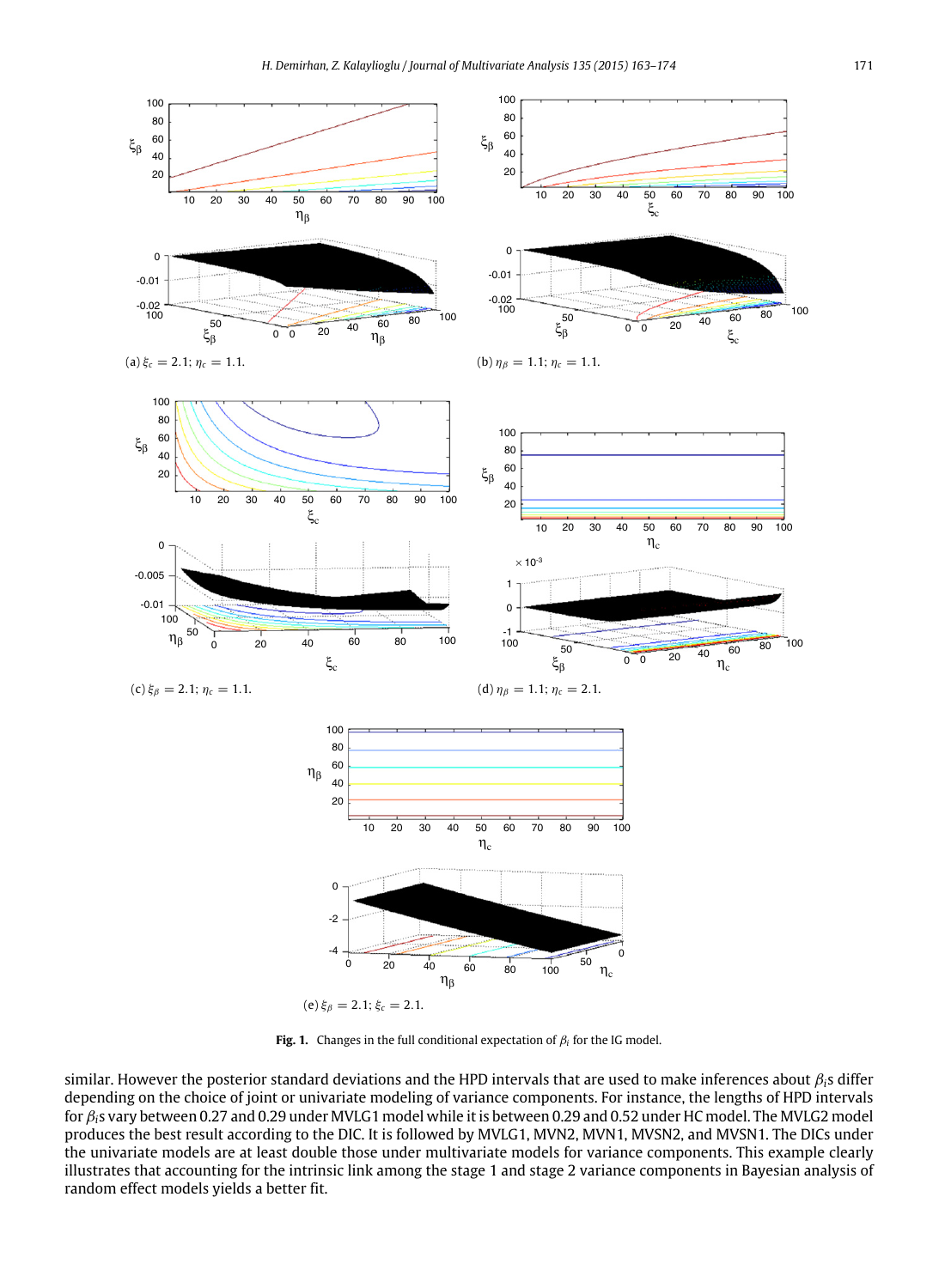<span id="page-9-1"></span>



<span id="page-9-2"></span>

**Fig. 3.** Changes in the full conditional expectation of  $\beta_i$  for the MVLG model.

<span id="page-9-3"></span>

| Table 4<br>DIC values for the fitted models. |         |  |  |  |  |
|----------------------------------------------|---------|--|--|--|--|
| Model                                        | DIC     |  |  |  |  |
| HС                                           | 196.279 |  |  |  |  |
| <b>Unif</b>                                  | 199.374 |  |  |  |  |
| IG.                                          | 213.229 |  |  |  |  |
| MVLG                                         | 94.392  |  |  |  |  |
| MVN                                          | 95.008  |  |  |  |  |
| <b>MVSN</b>                                  | 97.537  |  |  |  |  |
| MVLG <sub>2</sub>                            | 94.131  |  |  |  |  |
| MVN <sub>2</sub>                             | 94.972  |  |  |  |  |
| MVSN2                                        | 97.488  |  |  |  |  |

# <span id="page-9-0"></span>**5. Discussion**

We have shown in a hierarchical model that modeling variance components of different stages jointly a priori resulted in better estimation of the parameters. We have also attempted to evaluate the sensitivity of posterior estimates of the random coefficients to the hyperparameters of the variance priors by assessing the sensitivity of their full conditional expectations to those. Our results indicate that generalized multivariate log gamma distribution as the joint prior distribution of the variance components lead to a rather insensitive posterior outcome.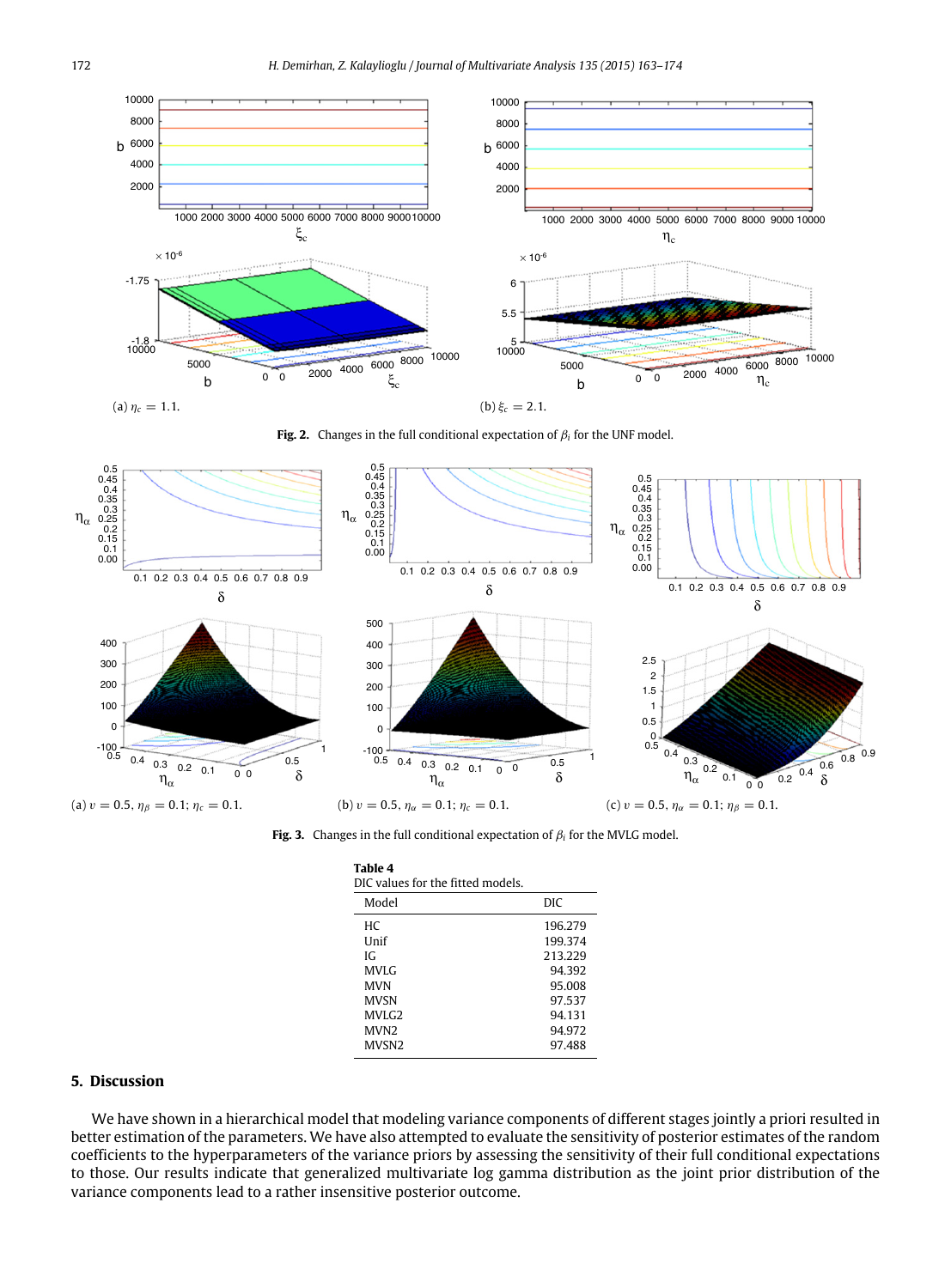We focused on a random coefficient normal model where the random coefficients have a diagonal covariance matrix. The considerations here can be extended to models with correlated random effects. Kass and Natarajan [\[13\]](#page-11-26) suggested an inverse Wishart prior for the random effect covariance matrix which reduces to inverse gamma when the dimension of the random effects is equal to 1. However considerations involving inverse Wishart may not be attractive in the multivariate modeling of variance components across the stages of a hierarchical model due to its relation with inverse gamma prior which is now known to be avoided in the analysis of hierarchical models. Alternative considerations may involve stacking all the variance and covariance components of the random effect model along with stage 1 variance into a vector and consider G-MVLG prior restricted by the positive definiteness of the random effect covariance matrix. In this article, we worked on a model representing a balanced study design where  $j = 1, \ldots, J$ . Whether the considerations and results attained in this article can be adopted for unbalanced designs requires further investigation.

# **Appendix A. Derivations for the MVLG model**

<span id="page-10-0"></span>Joint posterior distribution of all parameters and hyperparameters in MVLG model is as the following:

$$
p(\boldsymbol{\alpha}, \boldsymbol{\beta}, \alpha_c, \beta_c, \tau_{\alpha}, \tau_{\beta}, \tau_c | \mathbf{y}) \propto \prod_{i=1}^n \prod_{j=1}^J \tau_c^{-0.5} \exp\{-0.5 \tau_c^{-1} [y_{ij} - (\alpha_i + \beta_i (x_j - \bar{x}))]^2\}
$$
  
 
$$
\times \prod_{i=1}^n \tau_{\alpha}^{-0.5} \tau_{\beta}^{-0.5} \exp\{-0.5 [\tau_{\alpha}^{-1} (\alpha_i - \alpha_c)^2 + \tau_{\beta}^{-1} (\beta_i - \beta_c)^2]\} p(\alpha_c) p(\beta_c) p(\tau_{\alpha}, \tau_{\beta}, \tau_c),
$$
  
 
$$
\boldsymbol{\alpha}, \boldsymbol{\beta}, \alpha_c, \beta_c \in \mathbb{R}; \tau_{\alpha}, \tau_{\beta}, \tau_c \in [0, \infty).
$$

When the log transformation is applied it is obtained that  $\theta_1 = \log(\tau_\alpha)$ ,  $\theta_2 = \log(\tau_\beta)$  and  $\theta_3 = \log(\tau_c)$ , and the Jacobian determinant is  $|J| = \exp{\{\theta_1 + \theta_2 + \theta_3\}}$ . Then full conditional posterior distribution of  $\theta_1, \theta_2, \theta_3$  is obtained as follows:

$$
p(\alpha, \beta, \alpha_c, \beta_c, \theta_1, \theta_2, \theta_3 | \mathbf{y}) \propto \prod_{i=1}^n \prod_{j=1}^J \exp\{-0.5\theta_3 - 0.5e^{-\theta_3} [y_{ij} - (\alpha_i + \beta_i(x_j - \bar{x}))]^2\}
$$
  

$$
\times \prod_{i=1}^n \exp\{-0.5(\theta_1 + \theta_2) - 0.5[e^{-\theta_1}(\alpha_i - \alpha_c)^2 + e^{-\theta_2}(\beta_i - \beta_c)^2]\}
$$
  

$$
\times \delta^{\nu} \sum_{k=0}^\infty \frac{(1-\delta)^k \prod_{j=1}^3 \eta_j \lambda_j^{-\nu-k}}{[\Gamma(\nu+k)]^2 \Gamma(\nu) k!} \exp\left\{ (\nu+k) \sum_{j=1}^3 \eta_j \theta_j - \sum_{j=1}^3 \frac{1}{\lambda_j} \exp\{\eta_j \theta_j\} \right\}
$$
  

$$
\propto \exp\{-(0.5nJ - 1)\theta_3 - 0.5e^{-\theta_3} S_4\} \exp\{-(0.5n - 1)(\theta_1 + \theta_2) - 0.5[e^{-\theta_1} S_\alpha + e^{-\theta_2} S_\beta]\}
$$
  

$$
\times \exp\left\{\nu \sum_{j=1}^3 \eta_j \theta_j - \sum_{j=1}^3 \frac{1}{\lambda_j} \exp\{\eta_j \theta_j\} \right\} \sum_{k=0}^\infty \frac{(1-\delta)^k \prod_{j=1}^3 \lambda_j^{-k}}{[\Gamma(\nu+k)]^2 k!} \exp\left\{k \sum_{j=1}^3 \eta_j \theta_j\right\}.
$$

In order to obtain a familiar Taylor expansion we use the approximation  $\Gamma(\nu + n) \approx \exp(-7.24663 + 2.07728n +$ 1.9922ν*i*) proposed by Demirhan and Hamurkaroglu [\[7\]](#page-11-16). Accuracy of this approximation is demonstrated, and comparison of its performance with existing approximations is given by Demirhan and Hamurkaroglu [\[7\]](#page-11-16). When the approximation is applied the following is obtained:

$$
p(\alpha, \beta, \alpha_c, \beta_c, \theta_1, \theta_2, \theta_3 | \mathbf{y}) \propto \exp \left\{ -(0.5nJ - 1)\theta_3 - 0.5e^{-\theta_3} S_4 \right\}
$$
  
\$\times \exp\{ -(0.5n - 1)(\theta\_1 + \theta\_2) - 0.5[e^{-\theta\_1} S\_{\alpha} + e^{-\theta\_2} S\_{\beta}]\} \exp \left\{ \nu \sum\_{j=1}^3 \eta\_j \theta\_j - \sum\_{j=1}^3 \frac{1}{\lambda\_j} \exp \{\eta\_j \theta\_j\} \right\}  
\$\times \exp \left\{ (1 - \delta) \prod\_{j=1}^3 \lambda\_j^{-1} \exp \{-2 \cdot 2.07728 + \sum\_{j=1}^3 \eta\_j \theta\_j\} \right\}  
\$\times \exp \left\{ \left[ -(0.5n - 1) + \nu \eta\_1 \right] \theta\_1 + \left[ -(0.5n - 1) + \nu \eta\_2 \right] \theta\_2 + \left[ -(0.5nJ - 1) + \nu \eta\_3 \right] \theta\_3 \right\}  
\$\times \exp \left\{ S\_5 \exp \{\eta\_1 \theta\_1 + \eta\_2 \theta\_2 + \eta\_3 \theta\_3\} - \lambda\_1^{-1} e^{\eta\_1 \theta\_1} - \lambda\_2^{-1} e^{\eta\_2 \theta\_2} - \lambda\_3^{-1} e^{\eta\_3 \theta\_3} \right\}  
\$\times \exp \left\{ -0.5S\_{\alpha} e^{-\theta\_{\alpha}} - 0.5S\_{\beta} e^{-\theta\_{\beta}} - 0.5S\_{4} e^{-\theta\_{c}} \right\}.